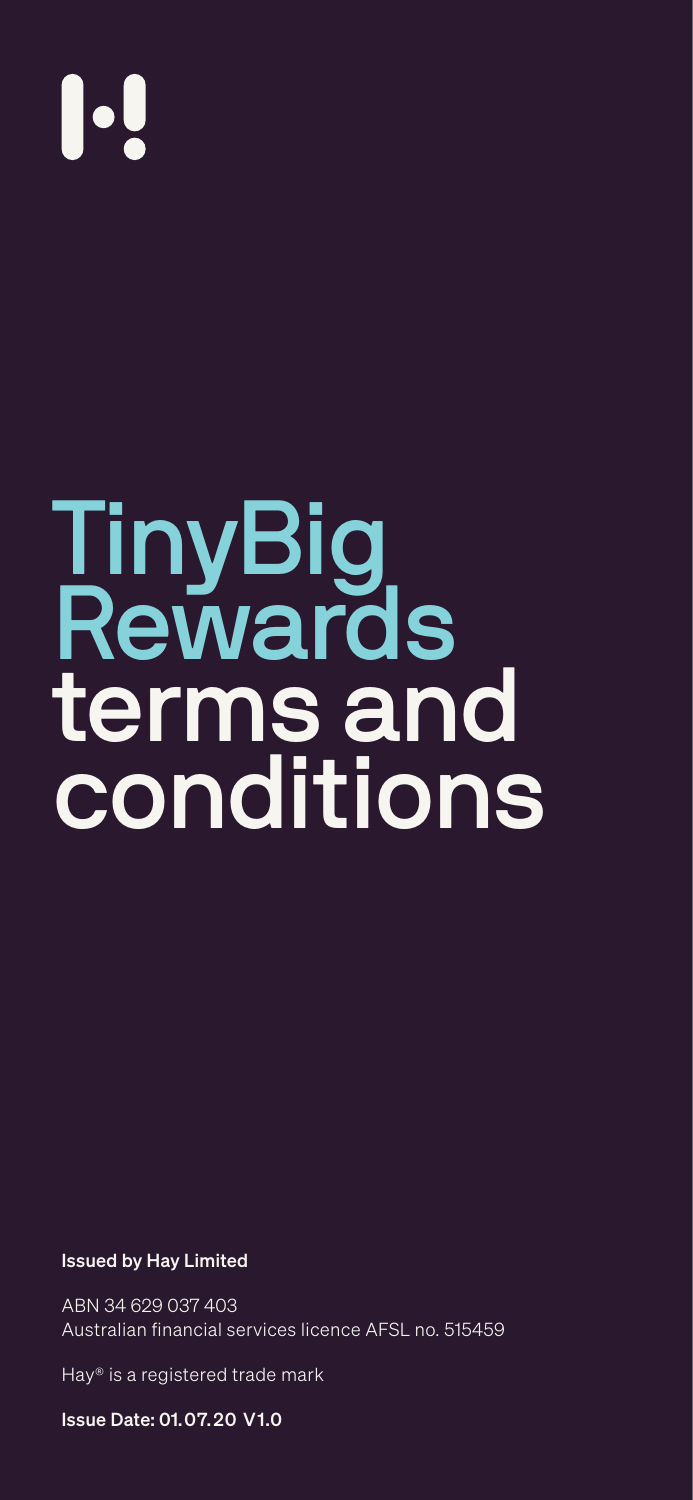

## 01 About

## TinyBig Rewards

Earn 1% cashback on eligible purchases of \$10 or less subject to the terms of this scheme when you refer a friend to Hay and your friend opens a Hay account using the referral link. Once you've qualified (see how below) you can continue to send invites to your friends via the "refer a friend" button on the homepage of the

Hay App. However, you are only able to earn a TinyBig Rewards in respect to the first referral.

HOW TO ENTER: To activate and receive TinyBig Rewards, the following conditions must be met:

### START DATE: 01/07/20

- You must have an open Hay digital transaction account
- You must send your referral link to an invitee
- The invitee must use your referral link when opening their Hay digital transaction account. If the referred friend does not use the link when opening their Hay digital transaction account, then the TinyBig Rewards are not valid for the referrer.

TinyBig Rewards is only open to Australian residents who are 16 years and over, have a Hay digital transaction account and have registered access to the 'Hay' App on their compatible device. Entrants under the age of 18 must have parent or legal guardian approval to enter.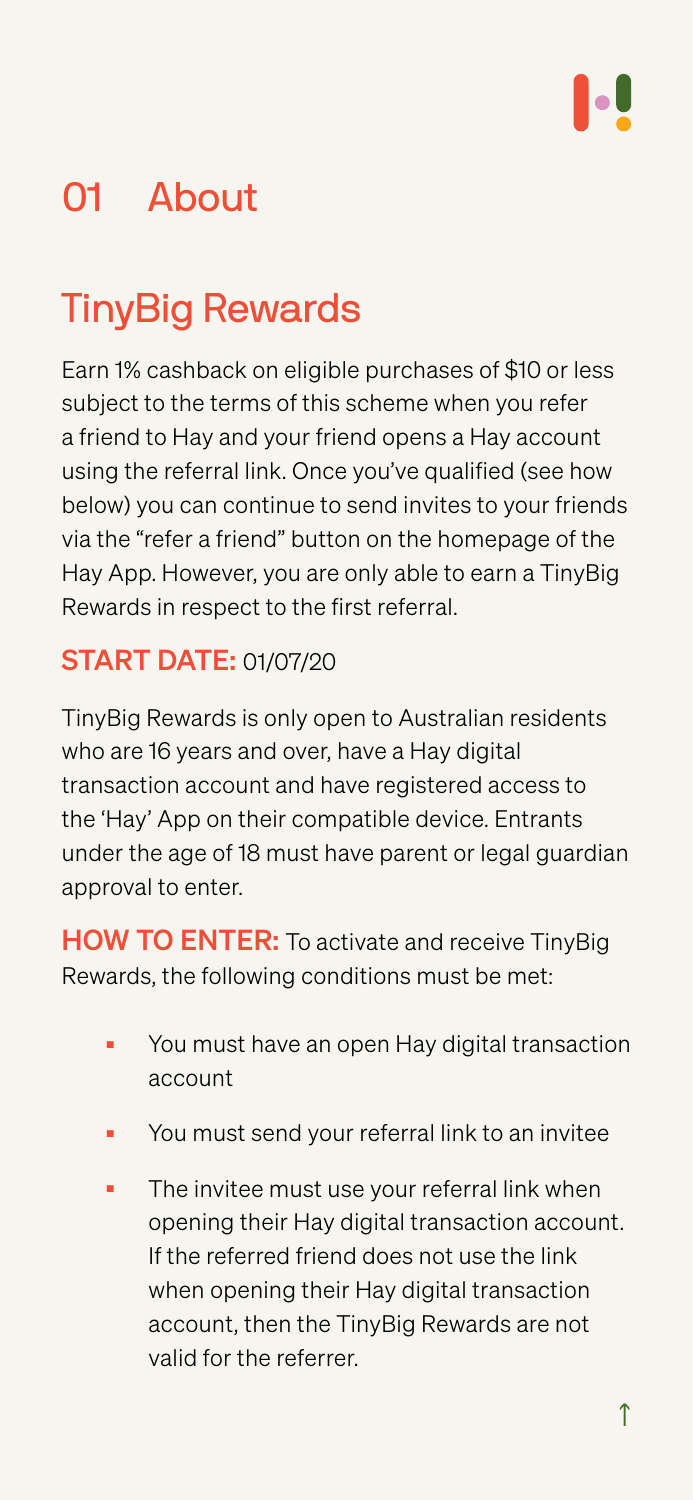#### ELIGIBLE TRANSACTIONS

- For a purchase to be a qualifying transaction for this Promotion ("Eligible Transaction"):
- The purchase must be made using your valid Hay Visa Prepaid card
- The purchase must be a domestic transaction or settled in AUD only`
- The purchase must be \$10.00 or less.

### NON-ELIGIBLE TRANSACTIONS

- Non-card and Pay Anyone payments;
- Funds transfers made using NPP, Direct Entry and HayPay
- Any transactions which have been reversed or canceled
- ATM withdrawals
- International transactions not settled in AUD
- Pending payments

#### ELIGIBLE REFERRALS

Multiple referrals can be sent however Hay's TinyBig Rewards can only be earned once when the first successful referred account is opened.

No subsequent referral will result in further rewards.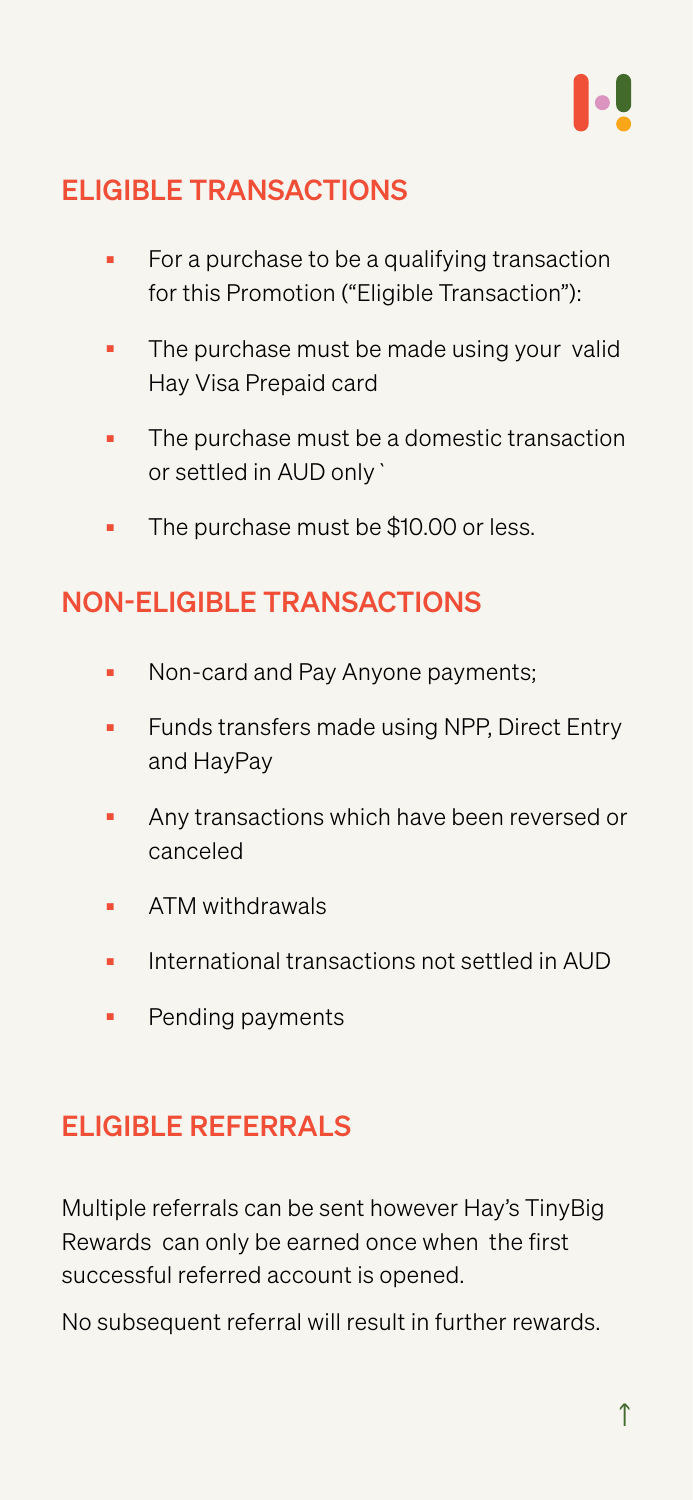#### HOW TO SEND A REFERRAL

- Download the latest version of the app. You can get the Hay App in either the Google Play or the Apple App Store.
- Log in to your Hay account. If you do not already have a Hay account, you can sign up and open an account (if you are eligible) in under 5 minutes. (Refer to Hay's Card and Account Terms and Conditions for eligibility requirements).
	-
- Refer a friend. Use the "Refer friend" short cut on the Home screen and follow the prompts to create and send your referral link.

- Rewards are calculated to the nearest cent on transactions that have settled between 00:01 AEST on the first of the month and midnight AEST on the last day of the month
- Rewards will be paid into your Hay account on the 1st of every month
- Rewards will appear as a single transaction in your transaction list.

#### WHEN YOU RECEIVE YOUR REWARDS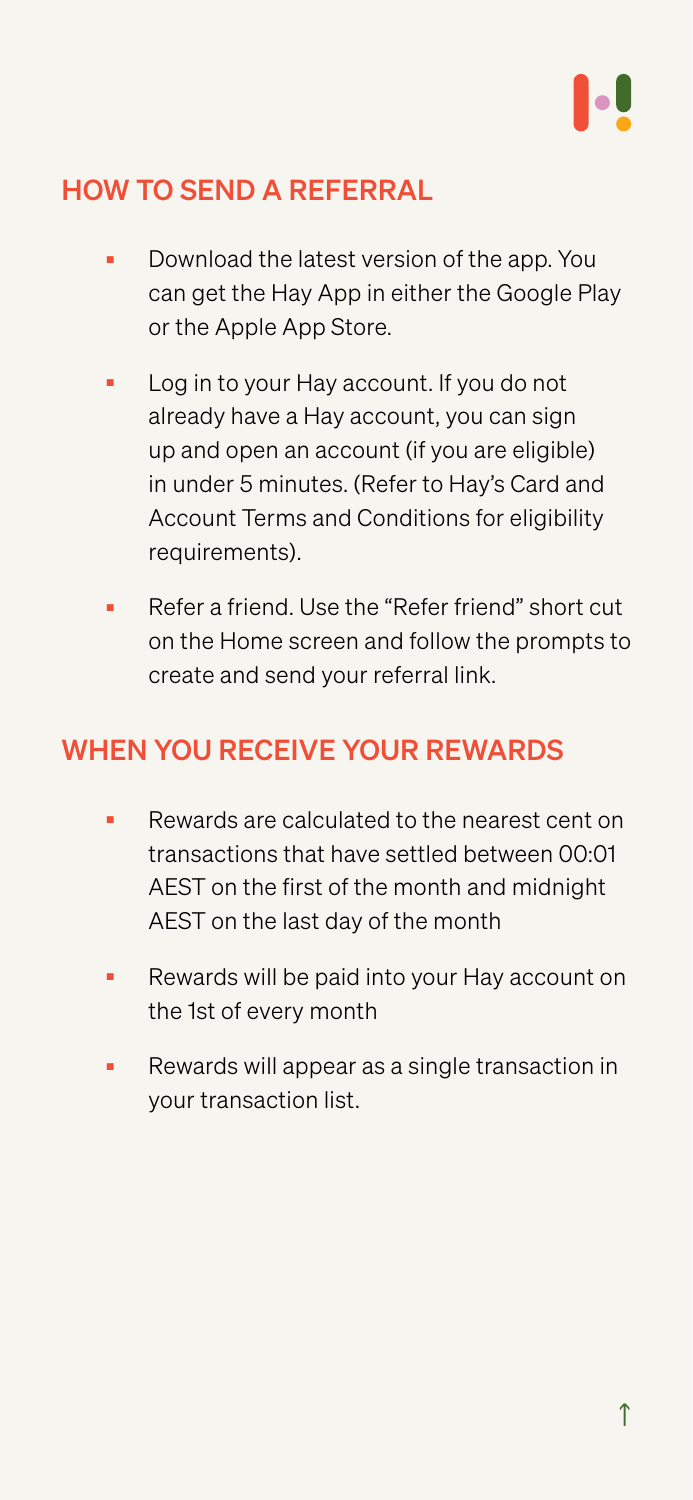#### GENERAL

- Employees and their families and partners of Hay or its affiliates cannot participate in this scheme.
- Hay may terminate this scheme with no further liability to participants (except in respect of bonus payments already accrued) at any time without notice and in particular:
- Hay may in its sole discretion cancel,

■ Hay reserves the right to disqualify a customer in the event of non-compliance with the terms of this scheme. In the event that there is a dispute concerning the operation of this scheme by Hay, the decision of Hay is final and binding on each entrant and no correspondence will be entered into.

terminate, modify or suspend this referral scheme and invalidate or reverse any transactions it reasonably believes are not compliant with the terms of this referral scheme, affected entries, or suspend or modify cashback, subject to State or Territory regulation

#### TAX IMPLICATIONS

Hay accepts no responsibility for any tax implications and the entrant must seek its own independent financial advice in regard to the tax implications relating to the cashback payment.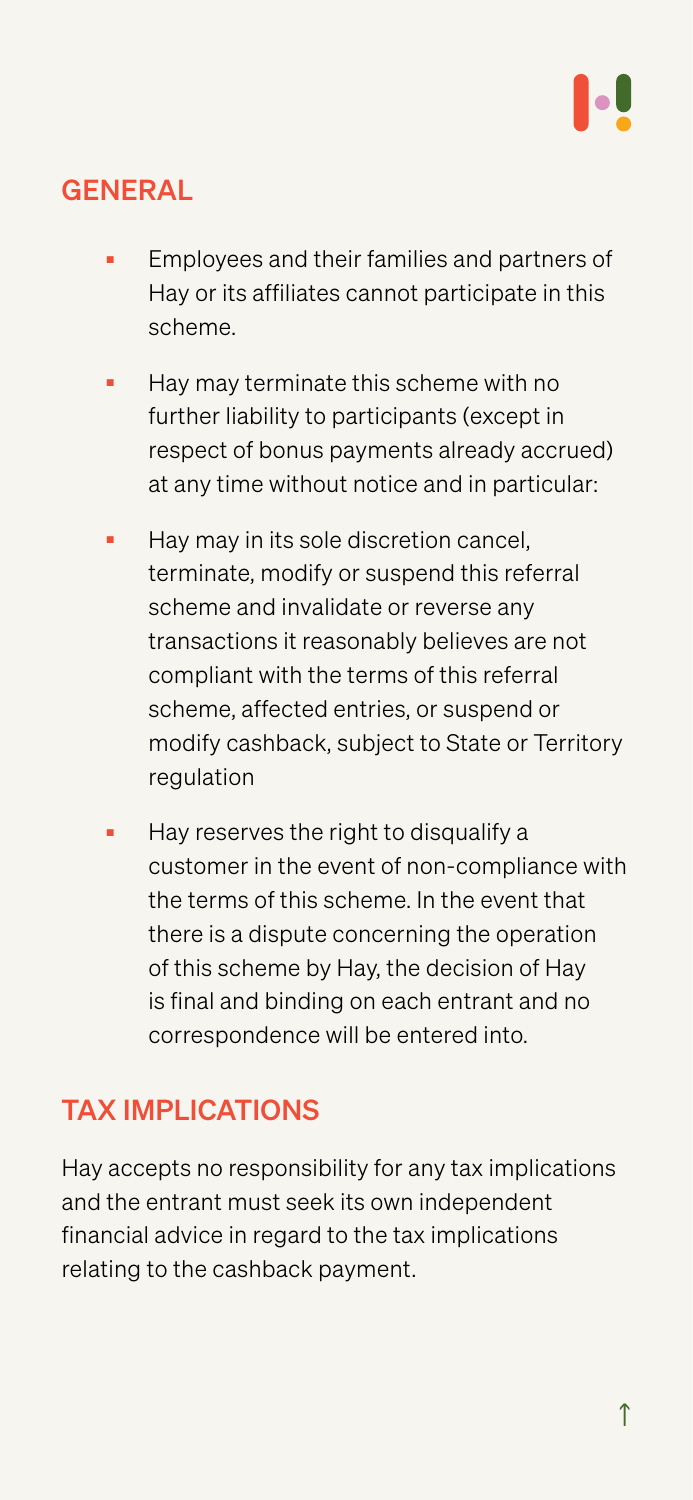### PRIVACY & SECURITY

Hay uses your personal information such as name, account number and transaction information to manage your participation in the offer and track your spend. Hay will only ever use your personal information strictly in accordance with the [Hay Privacy](http://www.hellohay.co/privacy)  [Policy.](http://www.hellohay.co/privacy)

### HAY LIMITED TERMS AND CONDITIONS

Hay Limited Terms and Conditions apply to this TinyBig Rewards scheme in so far as relevant. In the event of any inconsistency between those Terms and Conditions and the terms and conditions of TinyBig Rewards then the TinyBig Rewards Terms and Conditions shall prevail.

### LAW AND FORUM

These Terms and all matters arising out or in connection with them shall be subject to and construed in accordance with the laws of New South Wales and the Courts of New South Wales shall have exclusive jurisdiction to resolve any matter or dispute arising out of or in connection with these Terms.